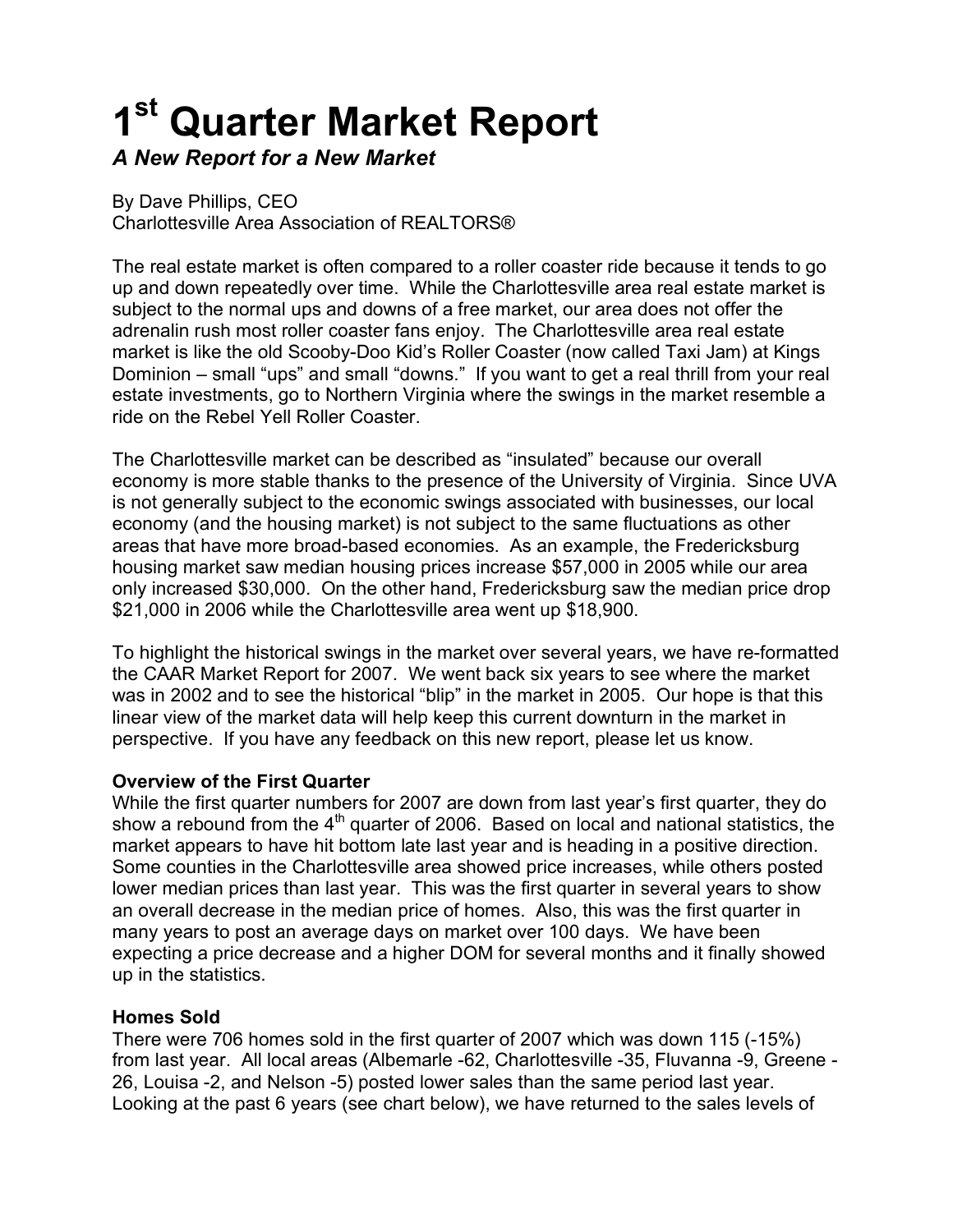2003 which was just prior to the crazy boom years of 2004-2006. Albemarle led the way with 255 sales (down 16.4%) while Charlottesville remained the second largest market with 99 sales (down 24.4%). The other primary market areas were Fluvanna down 8.5%, Greene down 34.7%, Louisa down 4.4%, and Nelson down 8.2%.

| County                 | 2002 | 2003 | 2004 | 2005 | 2006 | 2007 |  |
|------------------------|------|------|------|------|------|------|--|
| <b>Albemarle</b>       | 235  | 263  | 286  | 368  | 305  | 255  |  |
| <b>Charlottesville</b> | 73   | 65   | 91   | 106  | 131  | 99   |  |
| <b>Fluvanna</b>        | 98   | 82   | 119  | 120  | 94   | 86   |  |
| Greene                 | 56   | 55   | 46   | 58   | 72   | 47   |  |
| Louisa                 | 25   | 23   | 29   | 41   | 45   | 43   |  |
| <b>Nelson</b>          | 75   | 82   | 72   | 85   | 61   | 56   |  |
|                        |      |      |      |      |      |      |  |
| Total*                 | 598  | 620  | 693  | 890  | 821  | 706  |  |

|  |  | 2007 1 <sup>st</sup> Quarter Sales |  |
|--|--|------------------------------------|--|
|--|--|------------------------------------|--|

*\*includes sales outside the counties listed*

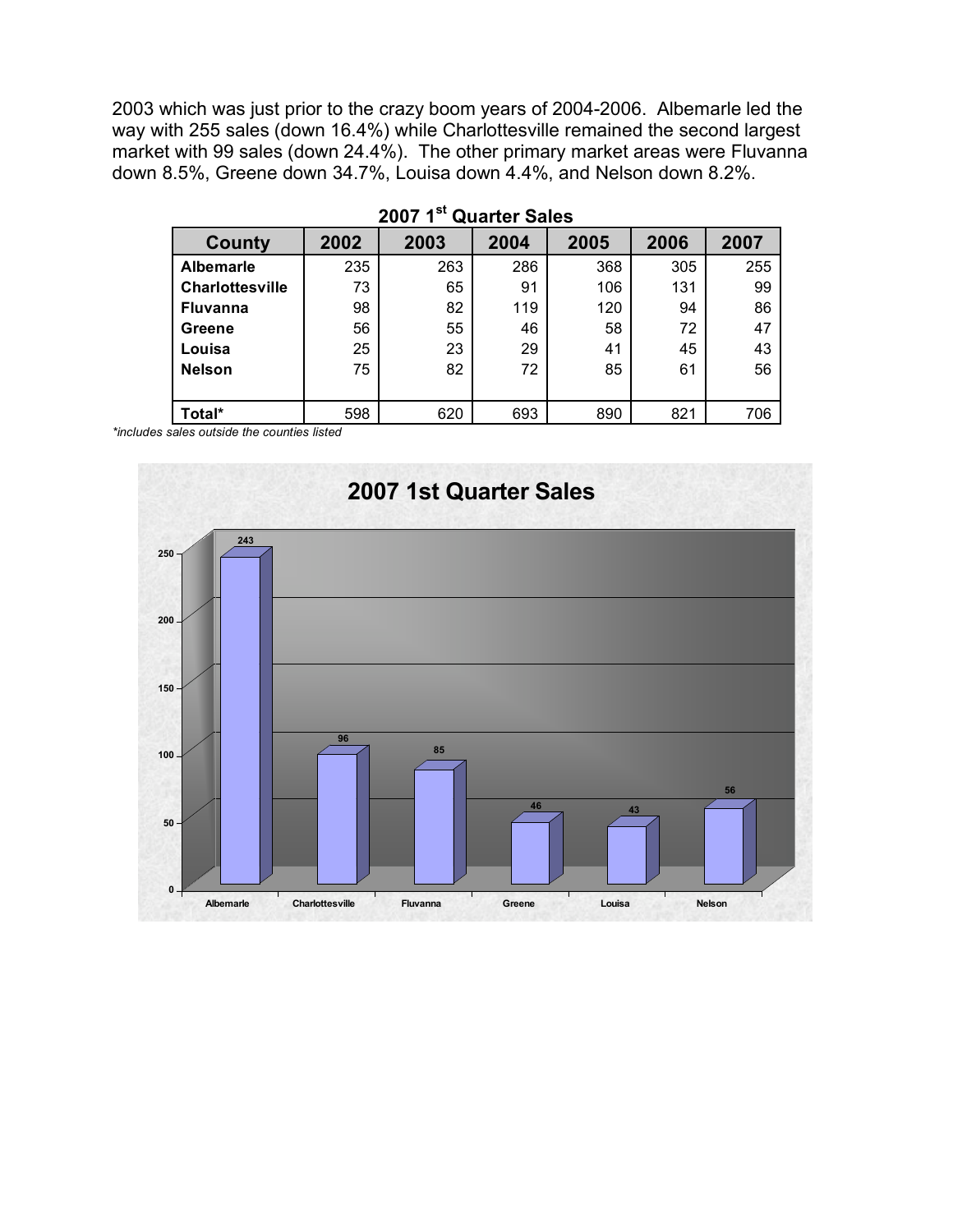

#### **New Construction**

New to the CAAR market report is a look at the number of new homes that were sold through the CAAR MLS system. It is important to note that many "new" homes are not included in this statistic. It is very common for a buyer to contact a builder directly to custom build a home. As a rule, new home statistics tend to lag behind the rest of the market as far as trends are concerned. New home sales peaked in 2006, a year after the overall market. New construction, both locally and nationally, slowed dramatically in mid 2006 and is not showing signs of recovery even though the real estate market is rebounding.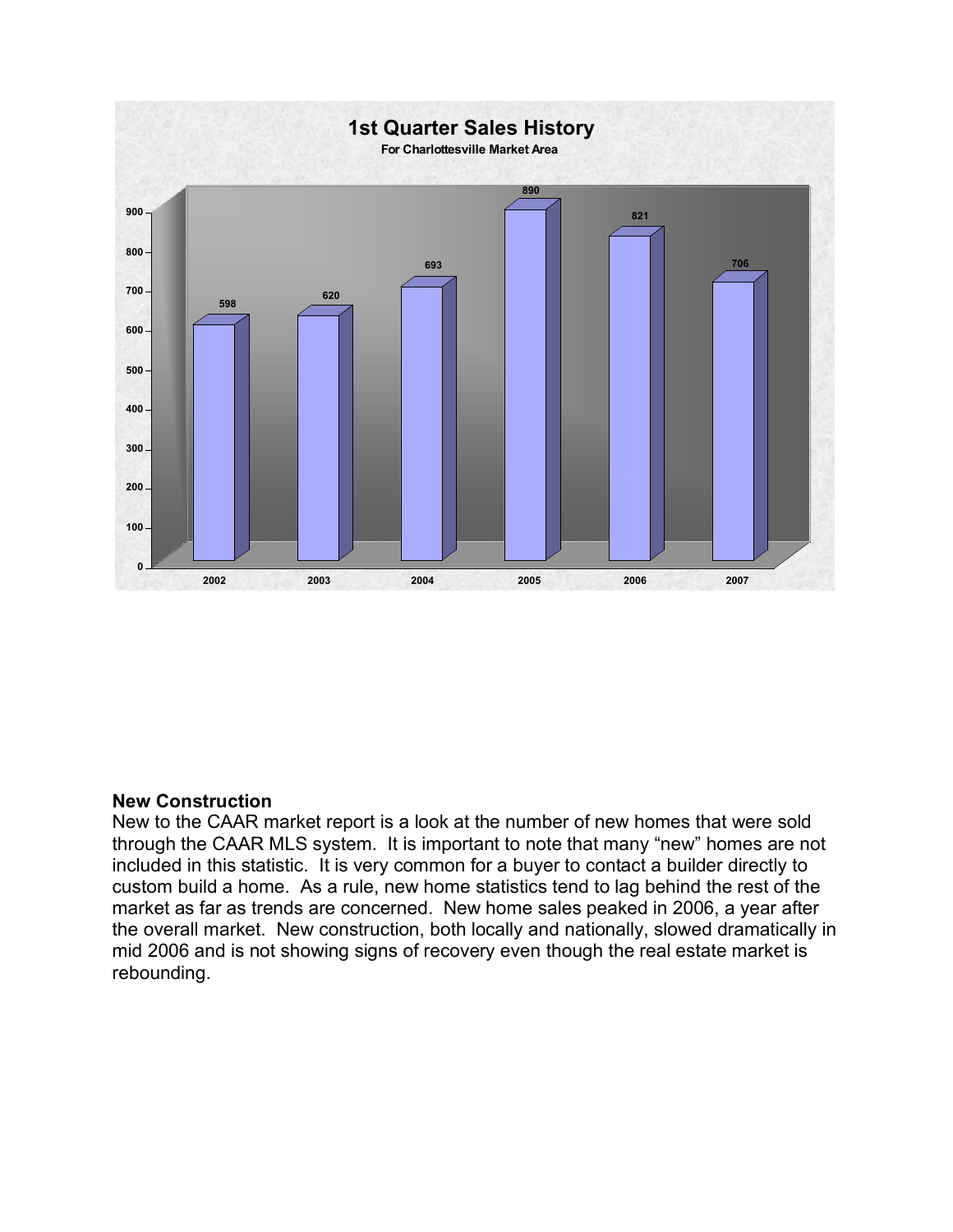

#### **Median Sales Price**

Perhaps the most telling statistic in this report is the decrease in the median sales price for the entire market (-\$26,500, -9.2%). This marks the first quarter the overall median price has declined in many years. The decrease in median sales price is directly related to the roller-coaster effect described above. Fortunately, the Charlottesville area has seen only a minor decline compared to other parts of the state and country.

In addition, it is important to note that statistics for home prices naturally lag behind the market reality. Since a home that goes under contract today may not "close" for months, the median price figures we see in this report are reflective of properties that went under contract in the  $4<sup>th</sup>$  quarter of 2006. Since inventory levels remain high (see below), we can expect prices to remain soft for the near future. No serious decline is expected. There is evidence that the market hit the bottom late last year and that the worst may be over. Due to the lag in median price statistics, we may show prices down through the mid-year report, but the should rebound in the last two quarters of 2007.

Some counties in our area did show a price increase in the first quarter report. Louisa led the way with a \$26,000 (12.3%) increase. Fluvanna (+\$17,650, +7.2%) and Greene (+\$9,925, +3.4%) also showed increases in median price. Nelson showed the largest drop (-\$82,000, -24.2%) followed by Albemarle (-\$54,450, -13.2%) and Charlottesville (-\$24,000, -8.8%).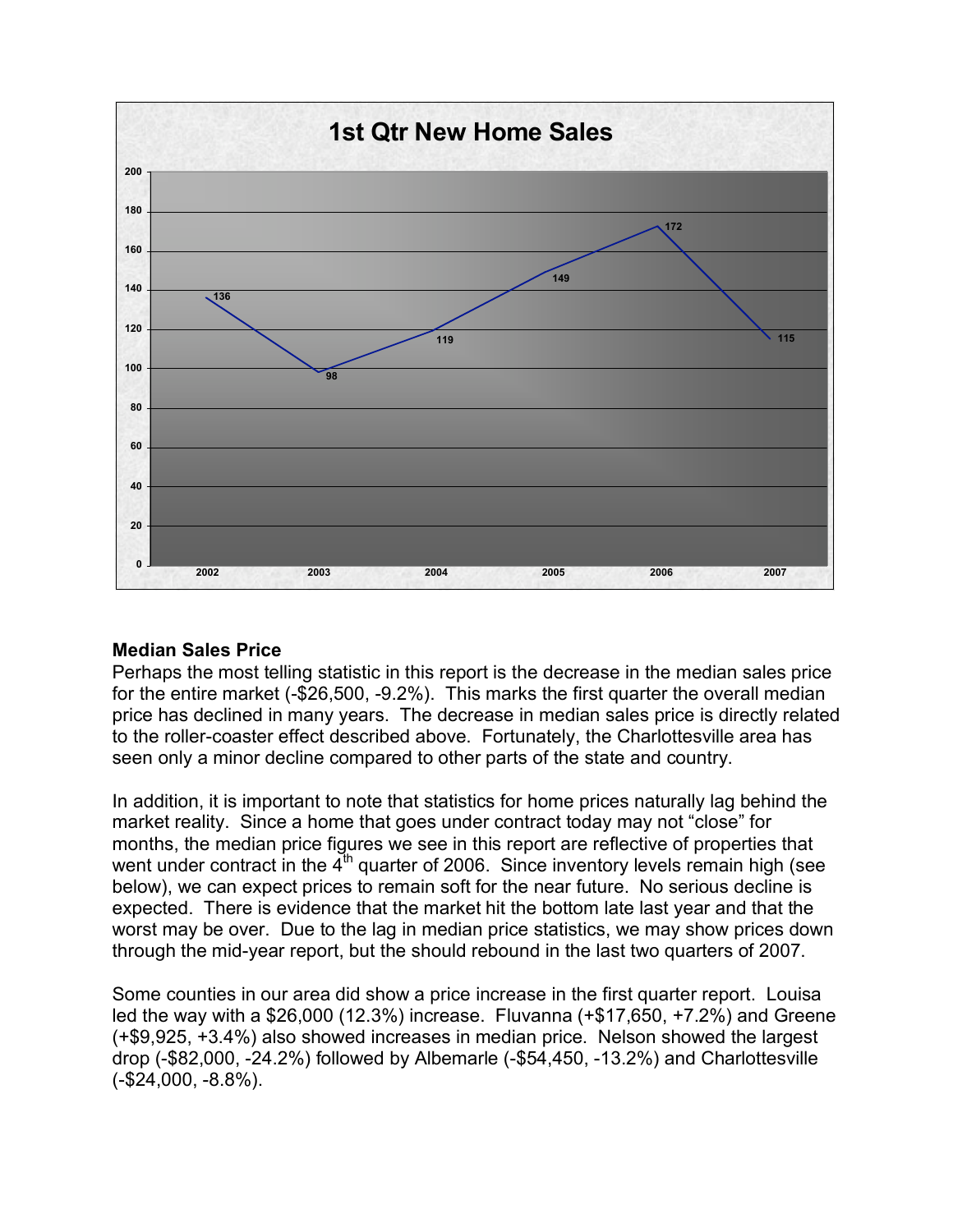| County                 | 2002      | 2003      | 2004      | 2005      | 2006      | 2007      |
|------------------------|-----------|-----------|-----------|-----------|-----------|-----------|
| <b>Albemarle</b>       | \$218,500 | \$230,590 | \$264,850 | \$239,950 | \$344,400 | \$289,950 |
| <b>Charlottesville</b> | \$130,000 | \$168,000 | \$183,500 | \$225,000 | \$274,000 | \$250,000 |
| <b>Fluvanna</b>        | \$131,625 | \$150,000 | \$167,500 | \$205,950 | \$245,000 | \$262,650 |
| Greene                 | \$148,500 | \$157,000 | \$160,975 | \$192,500 | \$294,975 | \$304,900 |
| Louisa                 | \$120,000 | \$197,195 | \$150,000 | \$189,000 | \$212,000 | \$238,000 |
| <b>Nelson</b>          | \$155,500 | \$149,000 | \$232,500 | \$280,500 | \$339,000 | \$257,000 |
|                        |           |           |           |           |           |           |
| Total*                 | \$164,000 | \$183,500 | \$209,500 | \$225,000 | \$289,900 | \$263,350 |

# **Annual Median Sales Price for the 1st Quarter**

*\*includes sales outside the counties listed*



#### **Inventory of Homes for Sale**

The inventory of homes for sale in the Charlottesville area has been a key factor in the local market for the past several years. Inventory levels are generally a good indication of where home prices are going. In the early part of the decade we saw extremely low inventory levels of around 4 or 5 months of supply. This caused home prices to soar as buyers were forced to make aggressive offers to purchase the home they wanted. Today, we have slightly over 11 months supply of homes on the market, which is more than adequate. We are just entering the peak selling season, so a high inventory is good for the marketplace. Buyers will have plenty of properties to choose from and prices should be stable. In other words, we are still in a "buyers market."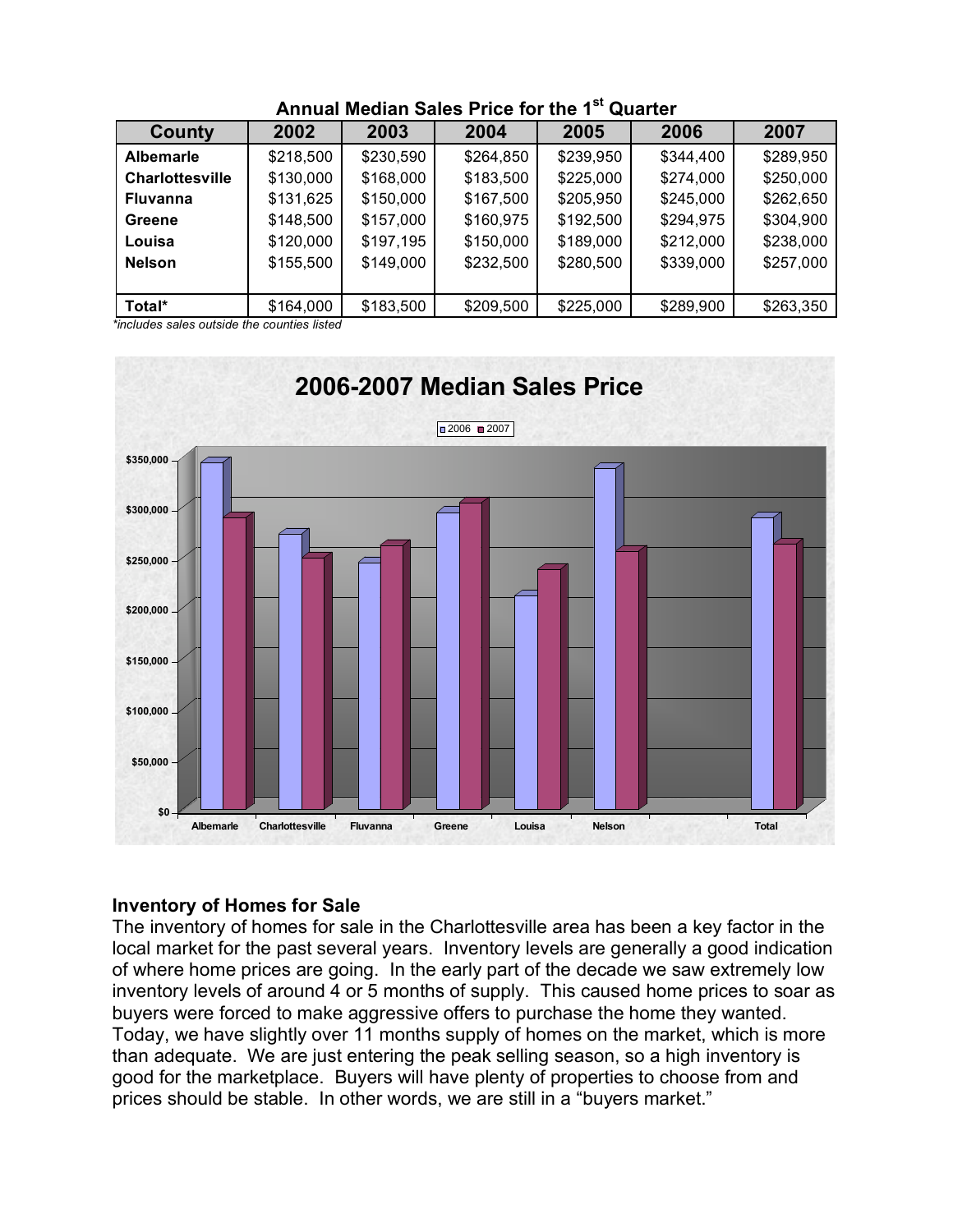Currently we have just over 3100 homes on the market and the median price of these homes is \$339,000. The average days on the market of these homes is 112 days, so we can probably expect future market reports to show further increases in DOM averages. There are 418 homes for sale under \$200,000 and 210 priced at a million dollars or more.

#### **Day on Market (DOM)**

As discussed, the current high inventories have a significant effect on DOM. The DOM for the entire market was 109 days, which is up 29 days from last year. There were wide variations between local areas that ranged from 153 DOM for Louisa to just 76 for Charlottesville. Other areas include Albemarle (118), Fluvanna (108), Greene (98), and Nelson (123).

| County                 | 2002 | 2003 | 2004 | 2005 | 2006 | 2007 |  |
|------------------------|------|------|------|------|------|------|--|
| <b>Albemarle</b>       | 86   | 72   | 95   | 64   | 70   | 118  |  |
| Charlottesville        | 65   | 69   | 65   | 73   | 62   | 76   |  |
| <b>Fluvanna</b>        | 87   | 75   | 78   | 70   | 79   | 108  |  |
| Greene                 | 99   | 80   | 103  | 67   | 76   | 98   |  |
| Louisa                 | 76   | 105  | 103  | 114  | 120  | 153  |  |
| <b>Nelson</b>          | 106  | 96   | 170  | 73   | 83   | 123  |  |
|                        |      |      |      |      |      |      |  |
| <b>Market Average*</b> | 86   | 81   | 99   | 75   | 80   | 109  |  |

## **Annual DOM for the 1st Quarter**

*\*includes sales outside the counties listed*

#### **Condos and Townhomes**

Over the past three years we have seen an explosion of condominiums and townhomes to help address our area's problems with affordable housing. Most of these attached homes are in Charlottesville and Albemarle, so this report covers only those areas. The charts below show the attached homes sold in the first quarter. The most interesting statistic is that attached homes are selling at a slower pace than detached homes. This would indicate that there is a surplus of inventory in condos and townhomes.